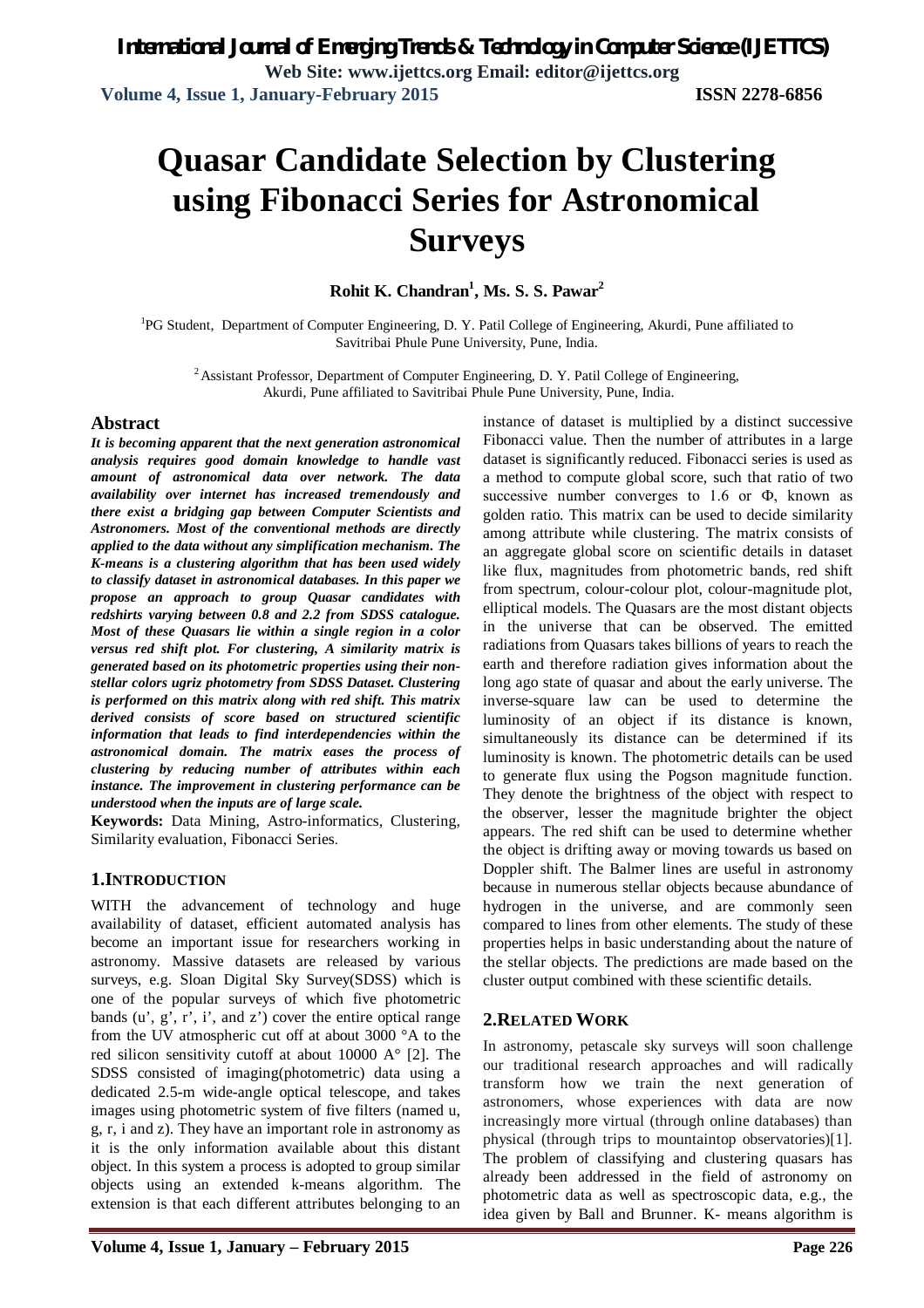# *International Journal of Emerging Trends & Technology in Computer Science (IJETTCS)* **Web Site: www.ijettcs.org Email: editor@ijettcs.org**

### **Volume 4, Issue 1, January-February 2015 ISSN 2278-6856**

the most commonly used clustering algorithm. This algorithm was developed to deal with instances of numerical attributes where distance between instances are a factor for clustering [3]. Most commonly used distance measures are Euclidean, Manhattan and Cosine. Automatic unsupervised classification of all SDSS/DR7 Galaxy Spectra has been developed to identify galaxies with similar spectra belonging to the same class using Kmeans [4]. Correlations among galaxy is used as an important clue for study of evolution of galaxies, here data is divided into two sub samples (blue and red samples) using a critical colour of  $(g-r) = 0.70$  mag [5]. A simple step-by-step guide to qualitative interpretation of galaxy spectra is been developed for quick look analysis and for gaining physical insight in interpreting the outputs provided by automated tools. It compares the mean ages of the stellar populations with those inferred using a code STARLIGHT. A number of byproducts follow from the analysis. There is a tight correlation between the age of the stellar population and the metallicity of the gas, which is stronger than the correlations between galaxies mass vs stellar age, and galaxy mass vs. gas metallicity. The galaxy spectra are known to follow a one-dimensional sequence, and the luminosity-weighted mean stellar age as the affine parameter that describes the sequence is used for identification.[6]. A methodology for extracting knowledge from complex astronomical datasets using distinct unsupervised learning techniques is proposed by M. Brescia, S. Cavuoti, R. D'Abrusco, G. Longo and A. Mercurio in which an optimal clustering, based on a quantitative measure of the degree of correlation between the cluster membership is performed [7].In NASA's aeronautic and space missions, few of the most recent IT projects at Ames are focusing on innovative technologies for extracting information from astronomical data [8].

#### **3.PROPOSED SYSTEM**

The system is a layered architecture as shown in Figure.1.



**Figure 1** Quasar Selection System

Sky Survey data is collection of various photometric and Spectroscopic data and is the input to Informatics layer.

The Informatics layer Implementation consists of input for analysis within KDD methods. This layer includes scientific meta data based on information extracted, also a score to create a clearly distinguishable space for easy selection. The scientific metadata included Pogson magnitudes and Balmer hydrogen lines for each instance. The data are further filtered using elimination from locus in color-color plot. The final output of the system is the prediction of inter dependencies within scientific domain. The Quasar selection metric consists of a global score

defined on the basis of attributes like magnitudes, fluxes and red-shift. These features are considered as attributes of the object. The mathematical definition can be given by a set of instances  $X = X_1, X_2, \dots, X_n$  where  $X_i$  denotes 1 to n instances of astronomical dataset. These n instances can have m number of attributes. The global score reduces the search space from m to 1 where m is the number of attributes present in each instance.

 $R_n = \{(X_{n,1}, X_{n,2}, \ldots, X_{n,m}\} \rightarrow \{(x_{n,1})\}$  (1) This  $R_n = \{(x_{n,1})\}$  is used as similarity matrix. The following properties are used as the basis for generating selection, these factors remains closer for most of the objects.

a) Balmer Series: The hydrogen-containing region of spectrum can be obtained from red-shift using the formula:-

$$
1 + z = \frac{lobserver}{lrest}
$$
 (2)

Here, l*observer* is wavelength with respect to observer and l*rest* is rest wavelength. the observer wavelength for Hydrogen lines (Alpha. Beta, Gamma and Delta) can be calculated from redshift(z) and rest wavelength. Rest wavelengths of Hydrogen is as given in the following Table 1.

**Table 1**: Rest Wavelengths Of Hydrogen - BALMER SERIES

| Name        | Wavelengths<br>Colour<br>(Angstroms) |        |  |
|-------------|--------------------------------------|--------|--|
| Alpha (a)   | Red                                  | 6562.8 |  |
| Beta (b)    | Blue-green                           | 4861.3 |  |
| Gamma $(g)$ | Violet                               | 4340.5 |  |
| Delta $(d)$ | Deep Violet                          | 4101.7 |  |

b) Pogson Magnitudes: The Flux intensity can be calculated from magnitude for each  $u$ ',g',r',i',z' using the formula:-

$$
m = -2.5 \log \frac{f x}{f x_0}
$$
 (3)

Here,  $f_{x,0}$  is the flux of the standard object taken (Vega Constellation), m is the apparent magnitude  $(u', g', r', i')$ and  $z'$ ), flux f<sub>x</sub> for u',g'.r',i' and z' can be calculated. c) Colour-Colour Diagrams : The distribution of Stars and Quasars in Colour can be used as a factor for Quasar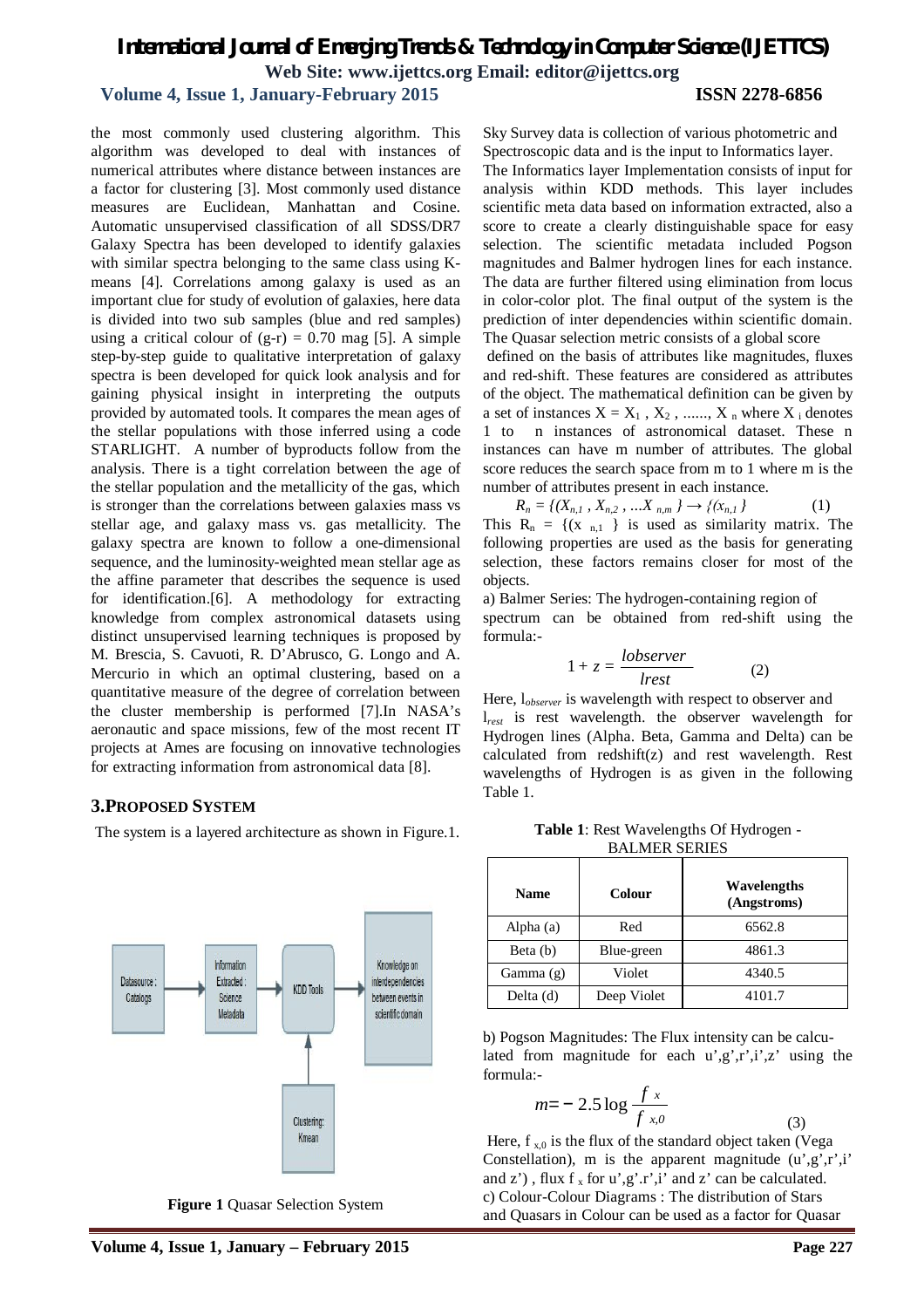# *International Journal of Emerging Trends & Technology in Computer Science (IJETTCS)* **Web Site: www.ijettcs.org Email: editor@ijettcs.org**

### **Volume 4, Issue 1, January-February 2015 ISSN 2278-6856**

selection , the region inhabited by stars should be removed first for Quasar selection. The colour of a ordinary star occupy a continuous one- dimensional region in (u'-  $(g<sup>3</sup>), (g<sup>3</sup>-r<sup>3</sup>), (r<sup>3</sup>-i<sup>3</sup>), (i<sup>3</sup>-z<sup>3</sup>)$  colour-colour space.( Newberg and Yanny 1997; Fan 1999; Finlator et al. 2000). Temperature is the primary parameter that decides position on stellar locus. Stars have a spectrum that is approximately black body in shape, quasars have spectra with blue continua and strong emission lines. The outlier in stellar locus can be identified as Quasars with certain exceptions.

#### **4.IMPLEMENTATION DETAILS**

Fibonacci series is used to find a global score for each instance and uses aggregate distance as a function to evaluate similarities . Fibonacci series can be defined as

 $F_n = F_{n-1} + F_{n-2}$ . The first two terms are 0 and 1, and each successive number is the sum of the preceding two numbers. The property of Fibonacci series is that the ratio of two subsequent number F  $_{n}$  /F  $_{n-1}$  converges to 1.6, or  $\varphi$ known as the golden ratio [9]. The following methods are implemented:

**Input Dataset**: The datasets are fetched from SDSS using a Python API program which extracts features and labels as Comma Separate Values(CSV). The dataset includes u.g,r,i and z, also red shift. The objects are identified by their RA, DEC and objid. The CSV are loaded and necessary pre processing is performed.

**Selection Approaches**: The scientific value needed for implementation are calculated based on approaches described earlier. Flux value and Balmer series lines for hydrogen are calculated. These data remains as a basis for candidate selection. The colour-colour diagram used to identify the potential Quasars lying outside stellar locus of stars.

**Colour - Colour Diagrams** : The Colour- Colour diagram can be used as an excellent method for Quasar selection, Low-red shift quasars  $(z < 2.0)$  have blue u'-g' colours. They are lying differently from stars and white dwarfs in colour space and may misunderstood only by CELGs. The position of quasars at  $z < 2.0$  changes little with red-shift, because of the dominant power-law continuum. For  $z > 2$ , the u'-g' colour becomes increasingly red. For  $z > 3$ , quasars are red in colours because of the absorption systems in their spectra. They are well separated from other kinds of stellar objects in colour space.

**Colour Space**: The colour space is another method that can be used for Quasar selection, according to Newberg and Yanny 1997; stars, galaxies and low red-shift quasars are distributed in the same"fundamental plane" in SDSS

colour space. The stellar locus forms a ribbon-like structure in colour space. A set of stellar locus points are fitted to stellar distribution in the colour space of (u'-g', g'-r', r'-i'), for fitting by an ellipse the following set of axes are used :

• a1= 0.95 (u'-g') + 0.31 (g'-r') + 0.11 (r'-i')

•  $a2 = 0.07$  (u'-g') - 0.49 (g'-r') + 0.87 (r'-i')

•  $a3 = -0.39$  (u'-g') + 0.79 (g'-r') + 0.47 (r'-i')

a1 is along the average direction of the stellar locus for  $T_{\text{eff}} > 4000$ K, a2 is along the major axis of the fitted ellipse perpendicular to the stellar locus, and a3 is along the minor axis of the ellipse.

**Score Matrice**: An aggregate score is calculated for each instance applying a Fibonacci function.

1.  $X = \{X_1, X_2, \ldots, X_n\};$ // Numerical instances with m attributes including color, red shift and their combinations  $X_{i,1}$  ,  $X_{i,2}$  , ...,  $X_{i,m}$  .

2.  $F = \{F_1, F_2, ..., F_m\}$ ; //Successive Fibonacci numbers F corresponding to each 1 to attributes.

The Fibonacci metric create a search space where input instances are easily separable. For n numeric instances and m number of attributes, the algorithm reduces search set for each  $X = X_1, X_2, \ldots, X_n$  from m to 1:

$$
R n = \{ (X_{n,1}, X_{n,2}, \dots X_{n,m} \} \to \{ (X_{n,1} ) \} \tag{4}
$$

A scaling factor z is used for normalizing attribute values. This is done to scale the values in a constant range so that Fibonacci number chosen for that attribute does not change the ratio much and make much difference.

$$
score(xi) = \sum_{1}^{m} \frac{xij}{z} \cdot fi \tag{5}
$$

The instance similarities between  $X_i$ ,  $X_i$  is calculated with the condition  $Score(X_i) \leq Score(X_i)$  and

Similarly 
$$
(xi, xj)
$$
 =  $\frac{score(xi)}{score(xj)}$ 

Output of Similarity Score:

 $R_n = (x_{n,1})$  // Numeric instances : Global score

The above methods are implemented to classify the Quasars based on their properties.

(6)

#### **5.DATASET**

Our experiments work on a subset of the SDSS (DR6database. This data has been collected via a 2.5 meter Telescope at the Apache Point Observatory (New Mexico)along with two special-purpose instruments: a 120-mega pixel camera and a pair of spectrographs. This data is sent through FedEx to the master SDSS archive site at Fermilab in Illinois after each observing trial) [2]. The photometric and spectroscopic data are used in this selection process.

#### **A. Photometric Data**

In Sloan Digital Sky Survey(SDSS), a 120-megapixel camera collects data through five different filters. These data cover five wavelength ranges and are called u,g,r,i, and z bands. This photometric pipeline extracts data for all celestial objects. For each object, in each band, a set of photometric features are available. One type of these features, called magnitudes, are logarithmic measures of brightness of an object. Mostly used models for data fitting are the Petrosian, the PSF and the Model approach [11]. The datasets are retrieved from the PhotoObjAll table of the Catalog Archiver System(CAS) using SQL queried through an API . The following set of photometric features can be extracted from the five bands: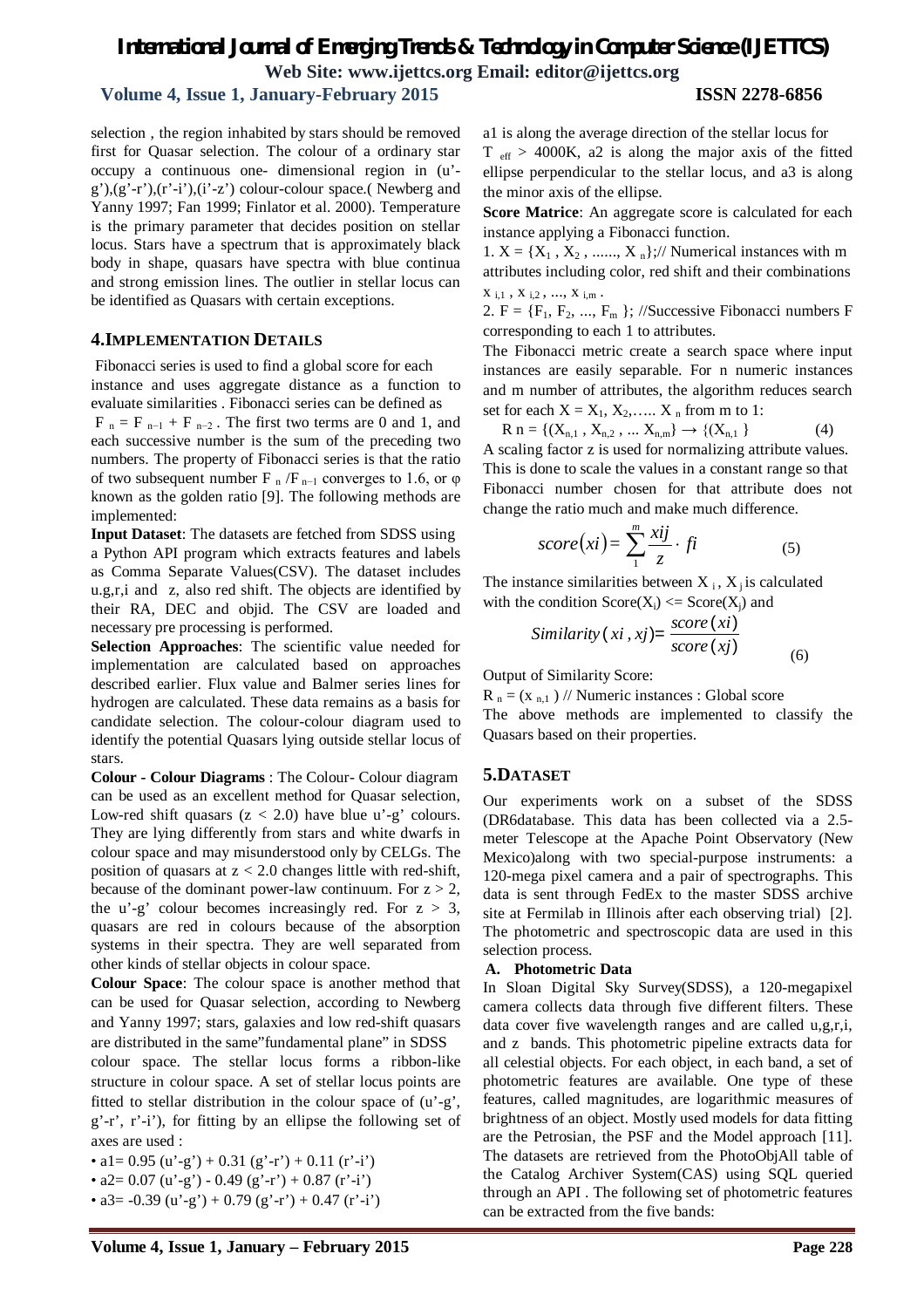# *International Journal of Emerging Trends & Technology in Computer Science (IJETTCS)* **Web Site: www.ijettcs.org Email: editor@ijettcs.org**

# **Volume 4, Issue 1, January-February 2015 ISSN 2278-6856**

- 1) Apparent magnitudes: u, g, r, i and z.
- 2) PSF magnitudes: psfMag\_u, psfMag\_g,psfMag\_r, psfMag\_i, psfMag\_z
- 3) Petrosian magnitudes: petroMag\_u, petroMag\_g, petroMag\_r, petroMag\_i, petroMag\_z
- 4) Model magnitudes: modelMag\_u, modelMag\_g, modelMag\_r, modelMag\_i, modelMag\_z

The datasets are based on the photometric and spectroscopic details of celestial objects taken in order to evaluate the performance of algorithm. The four S1-S5 datasets are based on different magnitude derived from the photometric data is shown in Table 2. These are various samples with varying red shift and magnitude with a specified range.

| <b>Dataset</b> | <b>Attribute</b><br><b>Type</b> | No. of<br><b>Attribute</b> | No. of instance |
|----------------|---------------------------------|----------------------------|-----------------|
| S1             | Numerical                       |                            | 2,056           |
| S <sub>2</sub> | Numerical                       |                            | 5,012           |
| S <sub>3</sub> | Numerical                       |                            | 10,000          |
| S4             | Numerical                       | 5                          | 20,000          |
| S5             | Numerical                       |                            | 30,000          |

**Table 2**: CLUSTERING DATASET

The experiments were executed in python using AstroML[12]- a python based machine learning package and Scipy library for statistical estimation based on numpy, scipy, scikit-learn, and matplotlib.

#### **6.RESULT AND DISCUSSION**

K-means clustering is used with Fibonacci score to group the objects based on similarity using colour, Flux, Hydrogen emission lines using Balmer series and were grouped into different clusters. The cluster output generated consists of the mean centroid of each cluster. The output of the K-means and Fibonacci is shown in the Table 3.

| Datapoint (N) | <b>Elements</b><br>clustered using<br>K-means. | <b>Elements</b><br>clustered using<br><b>Score K-means.</b> |
|---------------|------------------------------------------------|-------------------------------------------------------------|
| 2095          |                                                |                                                             |
| Cluster 0     | 868                                            | 798                                                         |
| Cluster 1     | 892                                            | 1052                                                        |
| Cluster 2     | 335                                            | 245                                                         |
| 4096          |                                                |                                                             |
| Cluster 0     | 589                                            | 448                                                         |
| Cluster 1     | 1807                                           | 2234                                                        |
| Cluster 2     | 1699                                           | 1413                                                        |
| 8192          |                                                |                                                             |
| Cluster 0     | 3608                                           | 4496                                                        |

**Table 3**: Centroid Table

| Cluster 1 | 3505  | 2879  |
|-----------|-------|-------|
| Cluster 2 | 1080  | 822   |
| 10,000    |       |       |
| Cluster 0 | 4726  | 5050  |
| Cluster 1 | 1371  | 854   |
| Cluster 0 | 3903  | 4136  |
| 20,000    |       |       |
| Cluster 0 | 8669  | 6945  |
| Cluster 1 | 8877  | 11205 |
| Cluster 2 | 2454  | 1850  |
| 30,000    |       |       |
| Cluster 0 | 13232 | 10352 |
| Cluster 1 | 13829 | 17545 |
| Cluster 2 | 2939  | 2103  |

The colour-colour diagram and colour-magnitude diagrams used to further support the result. The scatter plot, color-color, color- red shift diagrams were used to support the result. The datasets selected were apparent magnitudes at different red-shift, concentrated on redshift( $Z_{\alpha}$ ) less than 2 or more than 1.0. The shape of featureless continua of Quasars is taken approximately based on by power law (Vanden Berk et al. 2001). For the low-redshifted objects, In ugri colour space (magnitude  $i \leq$ 19.1), in the SDSS filters the Quasar locus is well separated from the stellar locus for relatively low( $Z \alpha \leq 2$ ) and relatively high( $Z\alpha \geq 2$ ) redshifts(Richards et al. 2001). If the colour of object is inside stellar locus(error region) the object is deemed to be non-Quasar and is rejected. If the object is outside surface, considered to be as good Quasar candidate as it is an outlier to stellar locus. For the high-red shifted objects, In griz colour space (magnitude  $i \leq 20.2$ ), objects are not selected as Quasar candidates in griz when following conditions are satisfied 1)  $g* - r* < 1.0$ 

$$
2) u * - g * \geq 0.8
$$

3)  $i * \ge 19.1$  or  $u * - g * \le 2.5$ 

The score calculated based on different attributes were matching with the most of the condition identified for Quasars with high redshift an low redshift for the samples taken. The selections are accurate for the objects that are not close to the boundary of locus. The reddening may be a factor of variations in the certain properties that influenced the objects at the boundaries to drift from expected value. The speed up of execution was significant as the scoring reduced the complexity of dataset by reducing number of instances. The clustering were more of similarity search rather than finding distance between each instances. The execution time and speed up of random samples is as shown in the Table 4. The execution time calculated on random samples indicates that as the size of data increases score based method is a more viable solution for clustering.